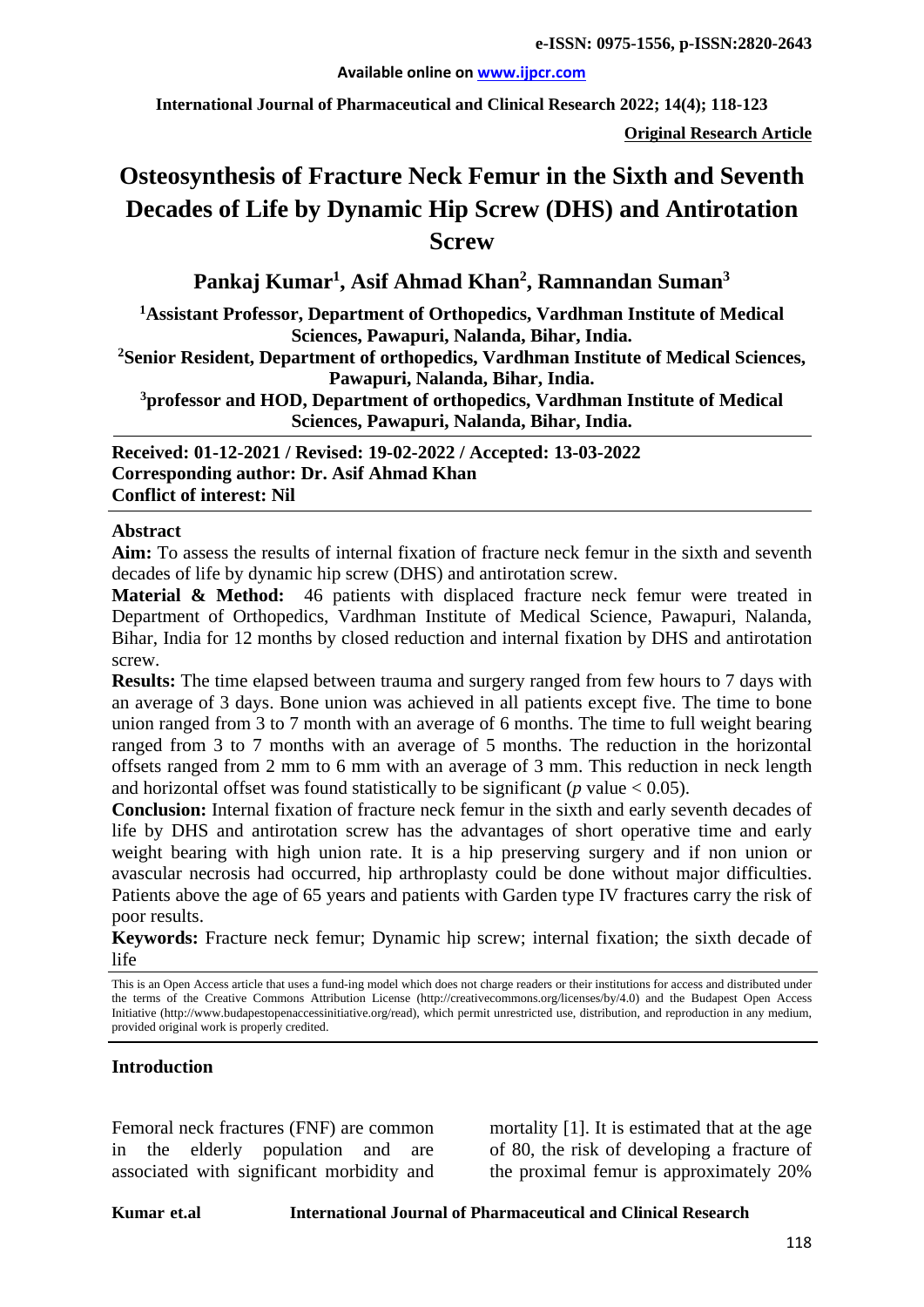for women and 10% for men [2].Surgical management of FNF is indicated in the vast majority of elderly patients, and the indication to fix or to replace the fracture depends on fracture displacement and patient selection [3]. Elderly patients presenting with non-displaced (Garden I and II) FNF with a posterior tilt of  $> 20^{\circ}$ and those with displaced (Garden III and IV) FNF will preferentially benefit from hip arthroplasty  $[4-6]$ .

In the 6th and 7th decades of life which is the period between 50-70 years there is no a universal agreement among the surgeons about the best method of treatment. Some are in favor of hip arthroplasty and others are in favor of internal fixation. Internal fixation of the fracture neck femur in this age group has several advantages compared with arthroplasty including: shorter operative time, decreased blood loss, and reduced perioperative mortality [7-9].

The aim of this study is to assess the results of internal fixation of fracture neck femur in the sixth and seventh decades of life by DHS and antirotation screw.

## **Material & Method:**

46 patients with displaced fracture neck femur were treated in in Department of Orthopedics, Vardhman Institute of Medical Science, Pawapuri, Nalanda, Bihar, India for 12 months by closed reduction and internal fixation by DHS and antirotation screw. The ages ranged from 50 to 69 years with an average of 61 years. 31 patients were males and 15 were females.

# **Inclusion criteria**

- Patients between 51-69 years of age
- Patients of either sex
- Patients given informed consent

## **Exclusion criteria**

• Patients less than 50 years old or above seventy were excluded.

• Also patients with undisplaced fractures, pathological fractures or arthritic changes of the hip joint were excluded.

# **Methodology**

All patients gave their informed consent prior to surgery. After induction of anesthesia, patient was put on the traction table and accurate reduction was achieved under C-Arm control. The proximal femur was approached through a lateral incision started at the greater trochanter and extended distally. One guide wire was inserted in the inferior half of the neck at the proposed site of the lag screw and another **one** guide pins were inserted in the upper half of the neck to avoid rotational force during reaming and insertion of the DHS lag screw. The length of the lag screw was adjusted to keep the tip apex index less than 25 mm. After insertion of the DHS the superior guide wires were removed and partially threaded cancellous screw was inserted parallel to the lag screw of the DHS. The wound was then closed over drain. Active range .

Patients were discharged on an average of 3 days postoperatively and followed up regularly in the outpatient clinic. During each visit patients were examined clinically for wound healing, range of hip and knee movements. Radiological evaluation was done to assess bone union and stability of fixation. Partial weight bearing was allowed from the second postoperative week. Progressive weight bearing was allowed according to the progress of bone healing on the serial radiographs.

## **Results:**

The follow up period ranged from 23 to 52 months with an average of 35 months. The operative time ranged from 32 to 85 minutes with an average of 56 minutes. Bone union was achieved in all patients except five. The time to bone union ranged from 3 to 7 month with an average of 6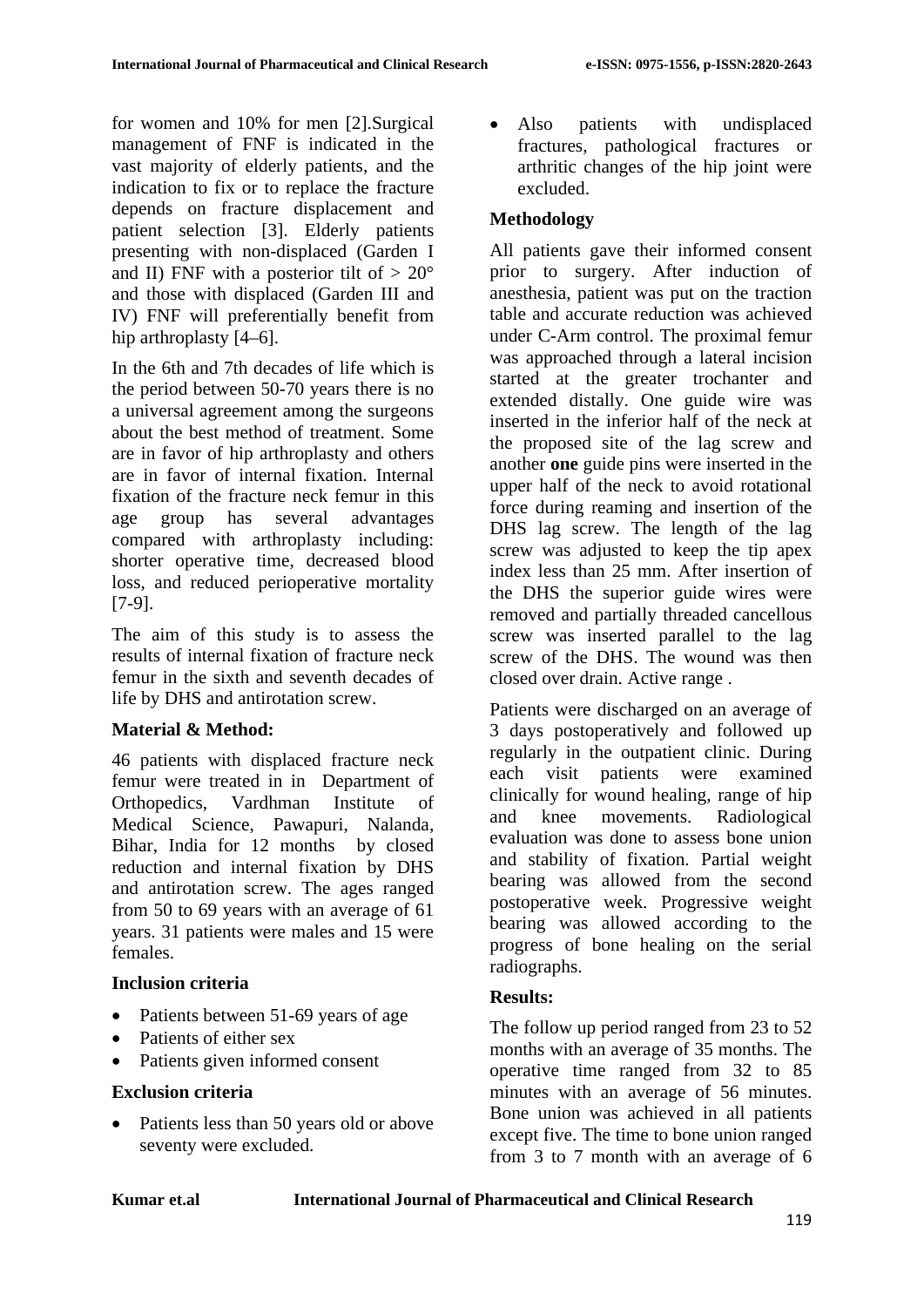months. The time to full weight bearing ranged from **3 to 7 months with an average of 5 months**.

**Table 1** shows that majority of the fractures were Garden type III in 29 patients and garden type IV in 17 patients. However, 2 patients showed avascular necrosis in 66-70 years of age group.

At the final follow up radiological evaluation was done by measurement of the following parameters on both sides: (1) Femoral neck length: the distance between the center of the head to the axis of the femoral shaft along the femoral neck axis; (2) Horizontal offset of the femoral head:the shortest distance from the femoral head center to the femoral shaft axis; (3) Femoral neck-shaft angle: angle formed by the femoral shaft axis and the femoral neck axis **(Figure 1).**

The neck length and horizontal offsets were reduced on the operated sides in comparison to the normal sides. The reduction in the neck length ranged from 3 to 8 mm with an average of 5 mm. The reduction in the horizontal offsets ranged from 2 mm to 6 mm with an average of 3 mm. This reduction in neck length and horizontal offset was found statistically to be significant (*p* value  $< 0.05$ ).

No changes in the neck shaft angles were observed between the operated and non operated sides.

**Table 1: Incidence of complications according to the age of the patients and displacement of the fractures.**

| <b>Parameter</b> | No | <b>Avascular necrosis</b> | <b>Nonunion</b> |
|------------------|----|---------------------------|-----------------|
| Age distribution |    |                           |                 |
| $50 - 55$ years  |    |                           |                 |
| $56 - 60$ years  | 17 |                           |                 |
| $61 - 65$ years  | 14 |                           |                 |
| 66 - 70 years    | 11 |                           |                 |
| Dis placement    |    |                           |                 |
| Garden type III  | 29 |                           |                 |
| Garden type IV   | 17 |                           |                 |

**Figure 1:A 63 year-old male patient with displaced fracture neck femur.**



**Discussion:**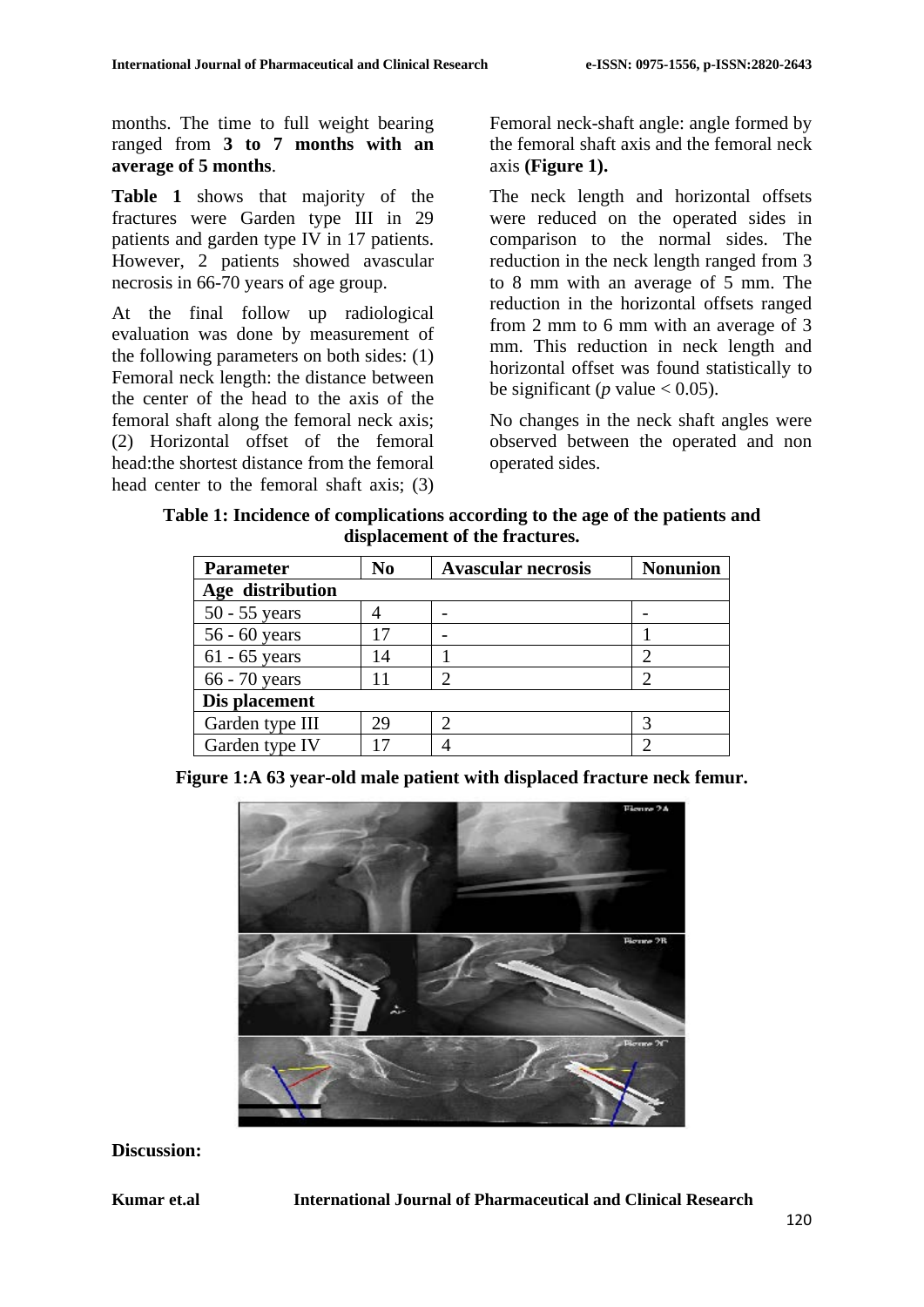Arthroplasty has the advantages of short postoperative rehabilitation, rapid return to daily activity and avoid the complications of nonunion and avascular necrosis that are common with internal fixation. On the other hand it is a major surgery with long operative time, increased intraoperative blood loss and high postoperative morbidity and mortality. The mortality rate is approximately 10- 30 % in the first year after surgery. Morbidity rates are about 2% for infection, 1-10% for dislocation, 3% for periprosthetic fractures, 25% for heterotrophic ossifications, and 50% for deep venous thrombosis. In case of infection or dislocation the scope of reconstruction becomes limited and quite difficult[10, 11].

Femoral neck fractures frequently result in an important loss of function despite appropriate rehabilitation. One of the reasons for this is the occurrence of a limp, with or without leg length discrepancy. Functional shortening of the femoral neck due to fracture impaction may result in the loss of the abductors' moment of force on the greater trochanter, resulting in weakness, pain, and patient dissatisfaction. [12]

Nonvascularied free fibular bone grafting10-13 may help in osteosynthesis of fracture of <3 months old10 and if the femoral head is viable, vascular and without significant absorption of femoral neck.[13-16]

The vascularied iliac crest,[17] fibular,[18] and periosteal Grafting [19] procedures were not popular because they were time consuming, technically demanding and beyond the competency of average orthopedic surgeons. Furthermore, though the series of such vascularied bone grafting showed high incidence of union rate in their small series and shorter follow-up, it is too early to predict the future occurrence of AVN in those patients.

Dynamic hip screw is a stable construct. The lag screw produces good grip in the head and the sliding mechanism allows for compression at the fracture site without displacement. Zhang et al [20] compared multiple cannulated screws versus dynamic hip screws for femoral neck fractures. They found that DHS is associated with high overall success rate and lower rates of implant failure, reoperation and postoperative complications.

Internal fixation of fracture neck femur should be optimized according to the patient age and bone quality. In young adults the bone stock is usually good and internal fixation by cannulated screws will produce sufficient stability that outstands bone healing. In the sixth and seventh decades of life the bone stock is reduced and cannulated screws become insufficient and a more stable device should be used[21, 22, 23].

## **Conclusion:**

Internal fixation of fracture neck femur in the sixth and early seventh decades of life by DHS and antirotation screw has the advantages of short operative time and early weight bearing with high union rate. It is a hip preserving surgery and if non union or avascular necrosis had occurred, hip arthroplasty could be done without major difficulties. Patients above the age of 65 years and patients with Garden type IV fractures carry the risk of poor results.

## **References:**

- 1. van Balen R, Steyerberg EW, Polder JJ, Ribbers TLM, Habbema JDF, Cools HJM. Hip fracture in elderly patients: outcomes for function, quality of life, and type of residence. Clin Orthop. 2001;390:232–43.
- 2. Kanis JA, Johnell O, Oden A, Sernbo I, Redlund-Johnell I, Dawson A, et al. Long-term risk of osteoporotic fracture in Malmö. Osteoporos Int. 2000; 11(8):669–74.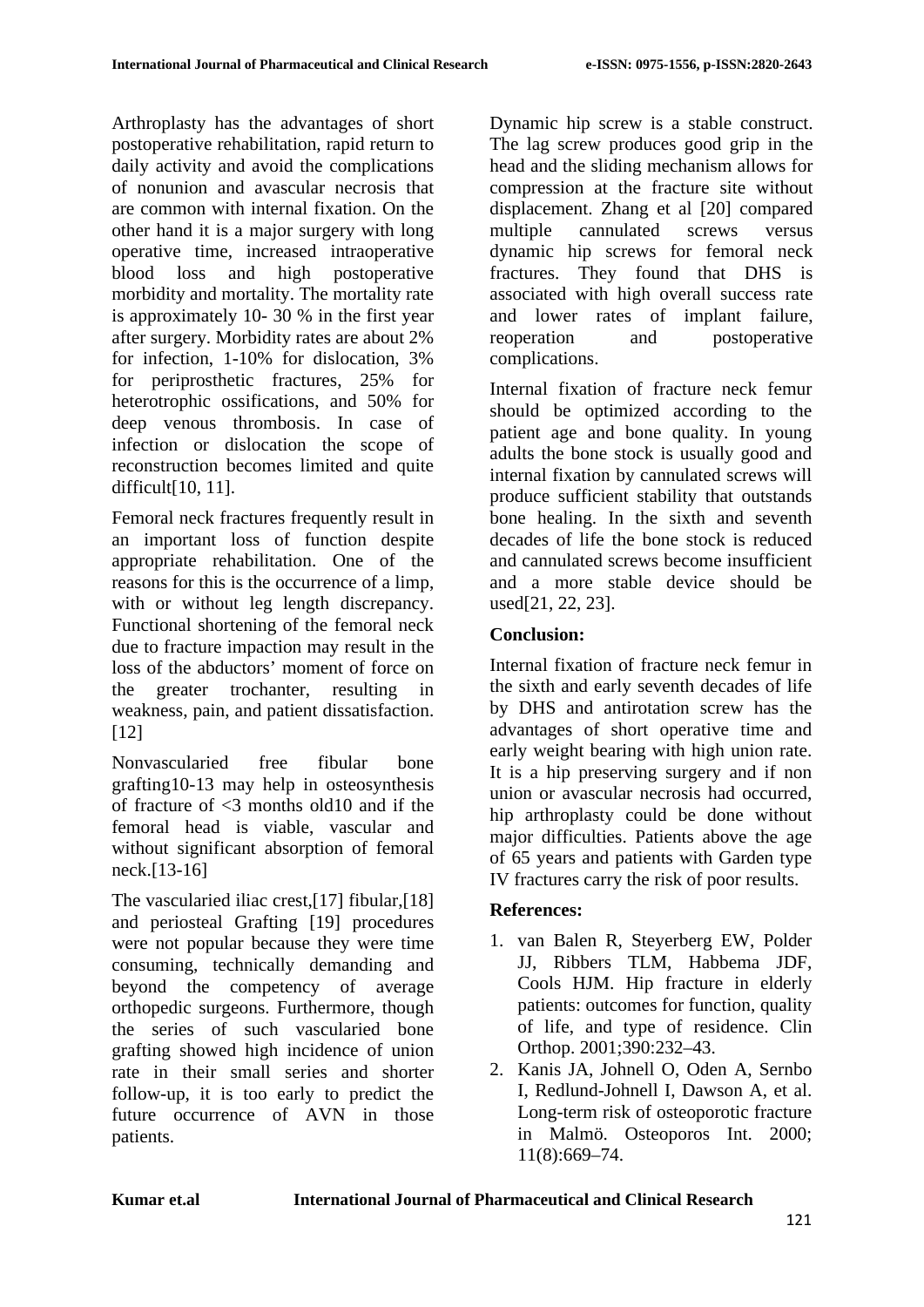- 3. Angelini M, McKee MD, Waddell JP, Haidukewych G, Schemitsch EH, et al. J Orthop Trauma. 2009;23(6):471–8.
- 4. Garden RS. Low-angle fixation in fractures of the femoral neck. J Bone Joint Surg Br. 1961;43-B(4):647–63.
- 5. Frihagen F, Nordsletten L, Madsen JE. Hemiarthroplasty or internal fixation for intracapsular displaced femoral neck fractures: randomised controlled trial. BMJ. 2007;335(7632):1251–4.
- 6. Okike K, Udogwu UN, Isaac M, Sprague S, Swiontkowski MF, Bhandari M, et al. Not All Garden-I and II femoral neck fractures in the elderly should be fixed: effect of posterior tilt on rates of subsequent arthroplasty. J Bone Jt Surg. 2019;101(20):1852–9.
- 7. Wani IH, Sharma S, Latoo I, Salaria AQ, Farooq M, Jan M.J. Primary total hip arthroplasty versus internal fixation in displaced fracture of femoral neck in sexa- and septuagenarians. Orthop Traumatol 2014; 15(3): 209-14.
- 8. Miller CW. Survival and ambulation following hip fracture. J Bone Joint Surg Am 1978; 60: 930-934.
- 9. Raaymakers EL. Fractures of the femoral neck: a review and personal statement. Acta Chir Orthop Traumatol Cech 2006; 73(1): 45-59.
- 10. Garland A, Gordon M, Garellick G, Kärrholm J, Sköldenberg O, Hailer NP. Risk of early mortality after cemented compared with cementless total hip arthroplasty: a nationwide matched cohort study. Bone Joint J 2017; 99-B(1): 37-43.
- 11. Weiss RJ Kärrholm J, Rolfson O Hailer NP. Increased early mortality and morbidity after total hip arthroplasty in patients with socioeconomic disadvantage: a report from the Swedish Hip Arthroplasty Register. Acta Orthop 2019; 90(3): 264-269.
- 12. Felton J, Slobogean GP, Jackson SS, Della Rocca GJ, Liew S, Haverlag R,

et al. Femoral neck shortening after hip fracture fixation is associated with inferior hip function: results from the FAITH Trial. J Orthop Trauma. 2019;33(10):487–96.

- 13. King T. The closed operation for a intracapsular fracture of the neck of the femur – Final results in recent and old cases. Br J Surg 1939;26:721-48.
- 14. Bonfiglio M, Bardenstein MB. Treatment by bone-grafting of aseptic necrosis of the femoral head and nonunion of the femoral neck (Phemister technique). J Bone Joint Surg Am 1958;40-A:1329-46.
- 15. Nagi ON, Dhillon MS, Goni VG. Open reduction, internal fixation and fibular autografting for neglected fracture of the femoral neck. J Bone Joint Surg Br 1998;80:798-804.
- 16. Smith, G. A. Essential Treatment of Covid19 Patients. Journal of Medical Research and Health Sciences, 2020:3(12), 1118–1119.
- 17. Sandhu HS, Sandhu PS, Kapoor A. Neglected fractured neck of the femur: A predictive classification and treatment osteosynthesis. Clin Orthop Relat Res 2005;431:14-20.
- 18. Leung PC, Shen WY. Fracture of the femoral neck in younger adults. A new method of treatment for delayed and nonunions. Clin Orthop Relat Res 1993;295:156-60.
- 19. LeCroy CM, Rizzo M, Gunneson EE, Urbaniak JR. Free vascularized fibular bone grafting in the management of femoral neck nonunion in patients younger than fifty years. J Orthop Trauma 2002;16:464-72.
- 20. Gupta A. The management of ununited fractures of the femoral neck using internal fixation and muscle pedicle periosteal grafting. J Bone Joint Surg Br 2007;89:1482-7.
- 21. Zhang LL, Zhang Y, Ma X, Liu Y. Multiple cannulated screws vs. dynamic hip screws for femoral neck